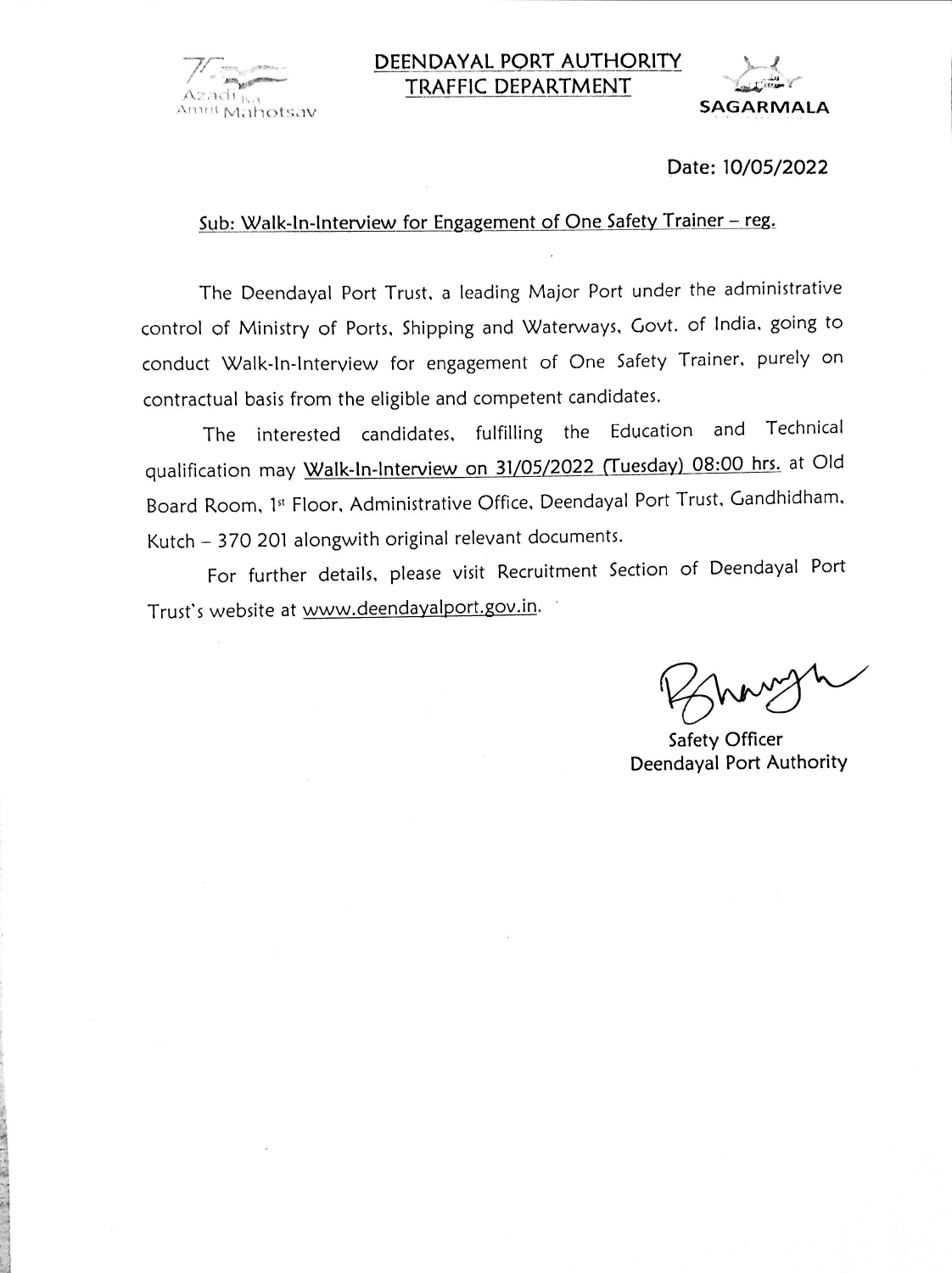# **DEENDAYAL PORT AUTHORITY Traffic Department (Safety Division)**

## **TERMS & CONDITIONS FOR ENGAGEMENT OF SAFETY TRAINER**

| Sr.No. | <b>Terms &amp; Conditions</b>                                                                                                                                                                                                                                                                                                                                                                                                                                                                                                                                                                                                                                                                                                                                                                                                                                                                                                                                                                                                                                                                                                                                                                                                                                                                                                                                                                                                                              |
|--------|------------------------------------------------------------------------------------------------------------------------------------------------------------------------------------------------------------------------------------------------------------------------------------------------------------------------------------------------------------------------------------------------------------------------------------------------------------------------------------------------------------------------------------------------------------------------------------------------------------------------------------------------------------------------------------------------------------------------------------------------------------------------------------------------------------------------------------------------------------------------------------------------------------------------------------------------------------------------------------------------------------------------------------------------------------------------------------------------------------------------------------------------------------------------------------------------------------------------------------------------------------------------------------------------------------------------------------------------------------------------------------------------------------------------------------------------------------|
| 1.     | The engagement is purely on contractual basis for a period upto 01 years from the date of joining which<br>can be extended further upto 03 years based on the performance and by giving adequate break in<br>engagement.                                                                                                                                                                                                                                                                                                                                                                                                                                                                                                                                                                                                                                                                                                                                                                                                                                                                                                                                                                                                                                                                                                                                                                                                                                   |
| 2.     | The contract engagement shall not confer any right to lay claim to permanent absorption in the Port<br>service against any post whatsoever.                                                                                                                                                                                                                                                                                                                                                                                                                                                                                                                                                                                                                                                                                                                                                                                                                                                                                                                                                                                                                                                                                                                                                                                                                                                                                                                |
| 3.     | <b>NA</b>                                                                                                                                                                                                                                                                                                                                                                                                                                                                                                                                                                                                                                                                                                                                                                                                                                                                                                                                                                                                                                                                                                                                                                                                                                                                                                                                                                                                                                                  |
| 4.     | <b>Qualifications, Experience &amp; Remuneration:</b><br><b>Essential Qualification &amp; Experience:</b><br>a. Full time M. Tech degree in industrial Safety/ Master in industrial safety and hygiene/ BE Fire &<br>Safety course from government recognized institute with minimum 2 year experience in the<br>field of safety. OR<br>b. Full time Master Degree in Mechanical/ Electrical/ Chemical Engineering course from<br>government recognized institute with minimum 2 year experience in the field of safety. OR<br>c. Full time Bachelor Degree in Mechanical/Electrical/Chemical engineering course from<br>government recognized institute with minimum 4-year experience in the field of safety. OR<br>d. Full time Diploma in Mechanical/Chemical/Electrical Engineering or B.Sc. Fire & Safety course<br>from government recognized institute with minimum 6 year experience in the field of safety.<br>e. Candidate shall have additional qualification of one-year Post diploma or Advance diploma in<br>industrial safety (PDIS/ADIS) from govt. Recognized institute. (Candidate who possess Full Time<br>M. Tech degree in industrial Safety/ Master in industrial safety and hygiene/ BE Fire & Safety<br>course/ B.Sc. Fire & Safety course does not require PDIS/ADIS qualification).<br><b>Fixed monthly remuneration:</b><br>Rs. 55,000/- per month. The payment will be made on pro-rata basis if the engagement is less<br>f. |
| 5.     | than a month.<br>The candidate should have knowledge in safety training to all categories of stake holders for following<br>aspects of safety:<br>✓ Operational Safety<br>$\checkmark$ Process Safety for handling hazardous substances<br><b>Maintenance Safety</b><br>SOP<br>Work permit System<br>Personnel Protective Equipment (PPEs)<br>✓<br><b>Emergency Response</b><br>✓<br><b>Fire Safety</b><br>✓<br><b>Traffic Safety</b><br>✓<br><b>Electrical Safety</b><br>✓<br><b>First Aid</b><br>$\checkmark$<br><b>Construction Safety</b><br><b>Behavior Based Safety</b><br>✓<br><b>Other Aspects of Safety</b><br>✓                                                                                                                                                                                                                                                                                                                                                                                                                                                                                                                                                                                                                                                                                                                                                                                                                                  |
| 6.     | Preference will be given to the candidates who has worked in the field of safety in Port sector, MAH<br>installations or heavy industries. Knowledge of safety management system and international standards of<br>safety at sea port will be additional advantage in the selection process.                                                                                                                                                                                                                                                                                                                                                                                                                                                                                                                                                                                                                                                                                                                                                                                                                                                                                                                                                                                                                                                                                                                                                               |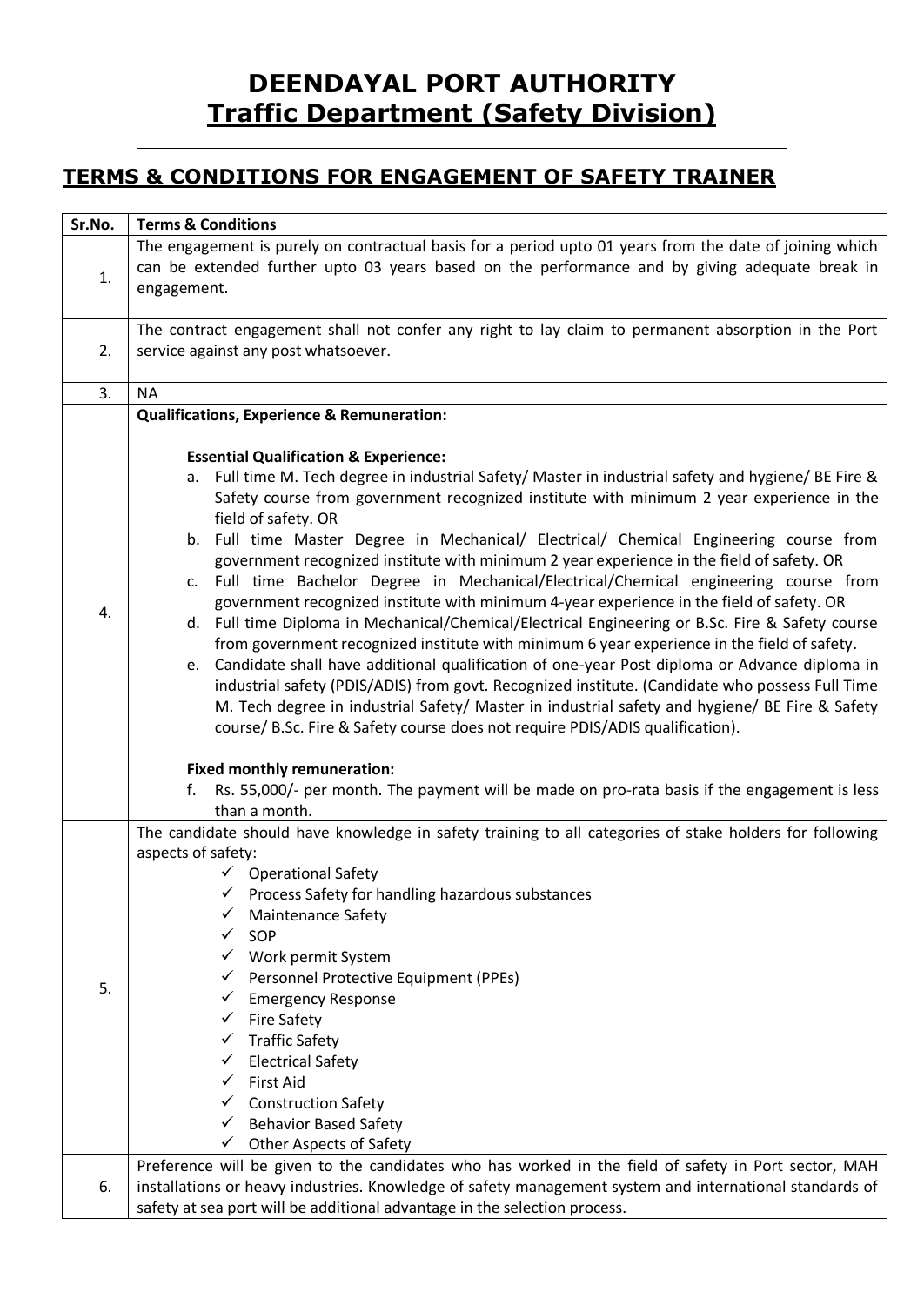|     | $\overline{2}$                                                                                                                                                                                                                                                                                                                                                                                               |
|-----|--------------------------------------------------------------------------------------------------------------------------------------------------------------------------------------------------------------------------------------------------------------------------------------------------------------------------------------------------------------------------------------------------------------|
|     |                                                                                                                                                                                                                                                                                                                                                                                                              |
| 7.  | <b>Primary Job description:</b>                                                                                                                                                                                                                                                                                                                                                                              |
|     | Safety Trainer will be responsible for the imparting training (theoretical and practical) to all stake<br>a)<br>holders of the port like, crane operators, mobile equipment operators, truck drivers, foreman,<br>signalers, fire crew members, emergency response team, Casual Labors, Traffic management<br>team, maintenance contractor personnel, Hazardous substances handling personnel, visitors etc. |
|     | b) Conduct SAFETY, FIRE AND HEALTH training need analysis and to develop training Plan and<br>schedule on regular basis.                                                                                                                                                                                                                                                                                     |
|     | Developing Training modules related to SAFETY, FIRE AND HEALTH<br>C)                                                                                                                                                                                                                                                                                                                                         |
|     | The trainer will assist port management and port users for conducting awareness campaigns on<br>d)<br>safety, health and environment aspects including celebration of safety weeks.                                                                                                                                                                                                                          |
|     | Trainer shall identify external trainings needs in coordination with port authorities and port users.<br>e)                                                                                                                                                                                                                                                                                                  |
|     | Coordination and organizing third party trainings for enhancement of productivity, safety and best<br>f)<br>maintenance practices followed worldwide.                                                                                                                                                                                                                                                        |
|     | Other duties and responsibilities as assigned or deemed necessary by management for<br>g)<br>enhancement of occupational safety, health and environment in port.                                                                                                                                                                                                                                             |
|     | Other prerequisites:                                                                                                                                                                                                                                                                                                                                                                                         |
| 8.  | a) Good communication, passion for training, presentation skills, Adapting to latest technology                                                                                                                                                                                                                                                                                                              |
|     | The trainer shall have good knowledge of Hindi and English. The knowledge of local language is an<br>b)<br>added advantage.                                                                                                                                                                                                                                                                                  |
|     | Safety Trainer will be required to work full time for 6 days in week in general shift only. The daily working                                                                                                                                                                                                                                                                                                |
| 9.  | hours shall be 8 hours. The weekly day of rest will be on Sunday. For work of any weekly off-day/declared<br>National Holiday in exigency, he will be granted a compensatory day of rest conveniently in lieu thereof                                                                                                                                                                                        |
|     | and you will not be entitled to any other compensation, monetary or otherwise.                                                                                                                                                                                                                                                                                                                               |
| 10. | Safety Trainer will not be eligible or entitled for any other allowances/ financial or other benefits as may                                                                                                                                                                                                                                                                                                 |
|     | be available to regular employees.                                                                                                                                                                                                                                                                                                                                                                           |
| 11. | Safety Trainer will not be eligible for any conveyance or conveyance allowance. However, candidate can<br>avail the transportation facility by bus which is provided by the port to its employees from Gandhidham to<br>Kandla and back.                                                                                                                                                                     |
| 12. | Safety Trainer will be allotted quarter, subject to availability, on payment of applicable License Fee and<br>other charges.                                                                                                                                                                                                                                                                                 |
| 13. | Safety Trainer will not be entitled/eligible for any type of leave during the contract period, except weekly<br>rest days/closed holidays applicable to employees of DPA. However, they will be entitled to avail C.L. @ 1<br>day per month during the contractual period and the leave may be availed of with prior approval.                                                                               |
| 14. | In the event of his absence from duty on whatsoever reasons, no payment shall be payable for the said<br>date. However, prior intimation is compulsory before proceeding on leave/ absence, so to make alternate<br>arrangements for posting of staff at port.                                                                                                                                               |
| 15. | Additionally, sick leave to the extent of 10 days/year for the contract period on critical illness may be<br>allowed without any deduction from the remuneration on the basis of certification from DPA Chief<br>Medical Officer.                                                                                                                                                                            |
|     |                                                                                                                                                                                                                                                                                                                                                                                                              |
| 16. | The Safety Trainer will be entitled to outdoor medical facilities (OPD) for self only. However,<br>reimbursement for medicine/medical articles or medicine available in the outsourced pharmacy will not be<br>allowed/provided.                                                                                                                                                                             |
| 17. | Safety Trainer will be responsible for the charge and care of the DPA goods, stores and all other property<br>that may be entrusted and he will be accountable for the same.                                                                                                                                                                                                                                 |
| 18. | Any kind of criminal or civil proceedings that may arise during the contract period against Safety Trainer,                                                                                                                                                                                                                                                                                                  |